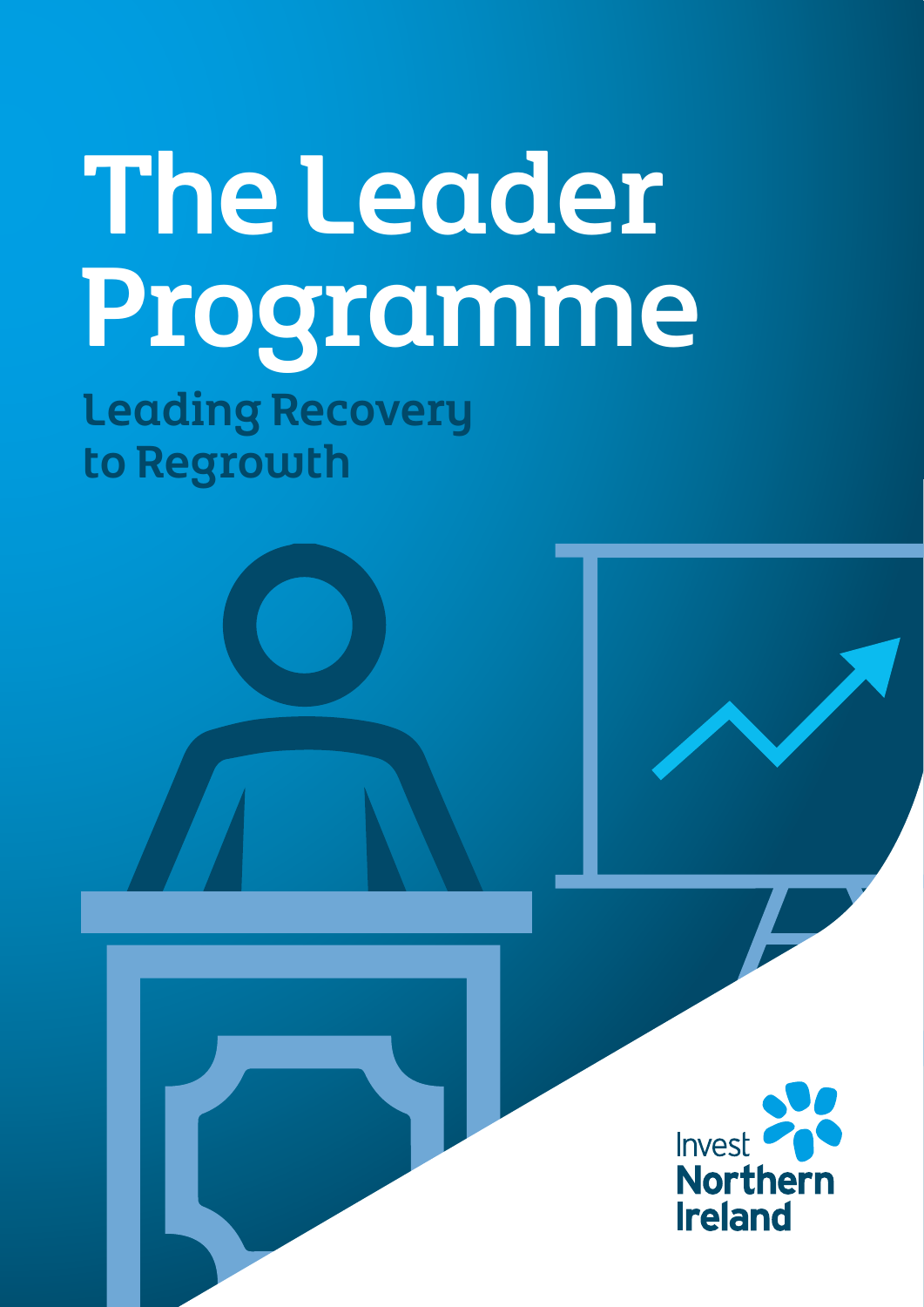# About the Programme

# What is the Leader Programme?



The Invest NI Leader Programme is specifically designed to enable leaders to grow their business through the development of strong leadership competencies.

The programme offers you an opportunity to assess your business's performance, identify opportunities, overcome challenges and build capability. The Programme will help you identify where you are as a leader, where you want to be and how to unleash the growth potential of your business and your people.

Through a combination of structured peer networking events, specialist business mentoring and 1-2-1 leadership coaching, the Leader Programme provides challenge, support and learning for you in this volatile and rapidly changing business environment.

You will be exposed to some of the latest leadership thinking from experts and guest speakers during the networking sessions and will benefit from the advice of an experienced business mentor, to guide you with the development of a strategic growth plan. You will also benefit from engaging with a leadership coach, uncovering valuable insights to help develop your leadership capability and build supporting talent structures to support the delivery of your growth ambitions.

# Uho is the programme for?

#### The programme is aimed at the overall leader of an SME, the Managing Director, CEO or Owner-Manager who can demonstrate:

- $\oslash$  A clear strategic need and willingness to change
- $\oslash$  Commitment and time available
- $\oslash$  Turnover ideally greater than £1 million
- $\oslash$  A history of profitable trading
- $\oslash$  An existing robust business model

The programme is open to companies that are currently customers of Invest NI.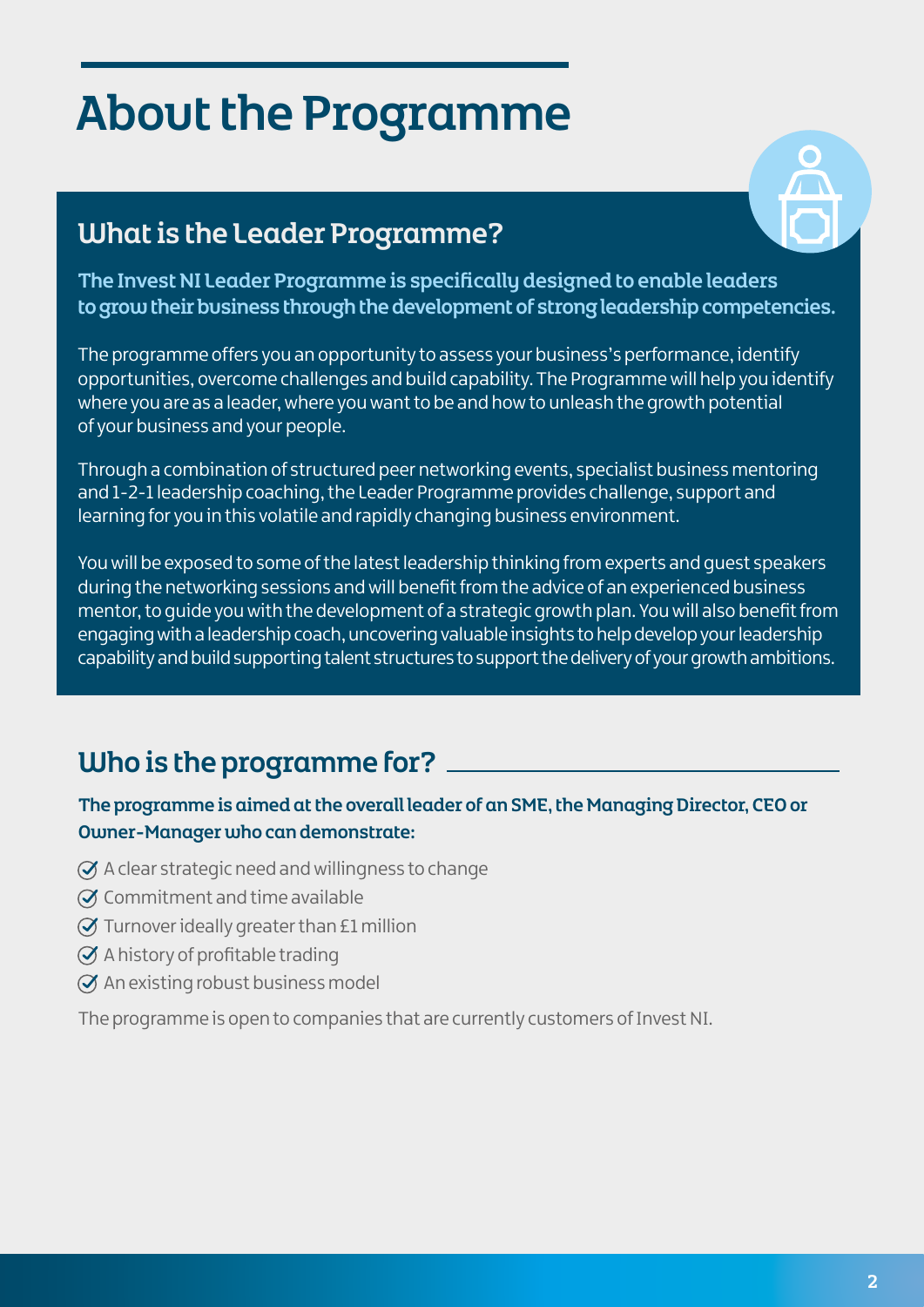## Programme elements



#### Practical Business Mentoring

A pool of experienced entrepreneurs and business owners are available to support you through the programme towards the development of a strategic growth plan. The business mentor will provide a challenge function and work with you to develop an improved focus and strategic direction for your business. There will be up to 5 days / 37.5 hours of mentoring time available and you can select the mentor you feel most aligned to your needs.

#### Leadership Coaching

A panel of accredited executive coaches will help you to develop and enhance the impact of your leadership throughout the recovery and regrowth phase of your business. The coach will work with you in strengthening your leadership attributes to deliver on the growth aspirations for your company. There will be up to 3 days / 22.5 hours of coaching time available.

#### Networking and Peer Learning Sessions

Facilitated virtual networking sessions and smaller peer action learning sets will provide exposure to key topics and business experts relevant to the current climate along with shared experiences on leadership and emerging business issues. This learning contributes to both your individual and company growth activities, but also helps you build a supportive network of likeminded business peers. Typical sessions may include; Strategy, Leadership Dynamics, Developing High Performance, Sales, Employee Engagement, Corporate Governance, Communicating with Impact, Leading in a VUCA World, Team Dynamics.



### Leader Programme 2020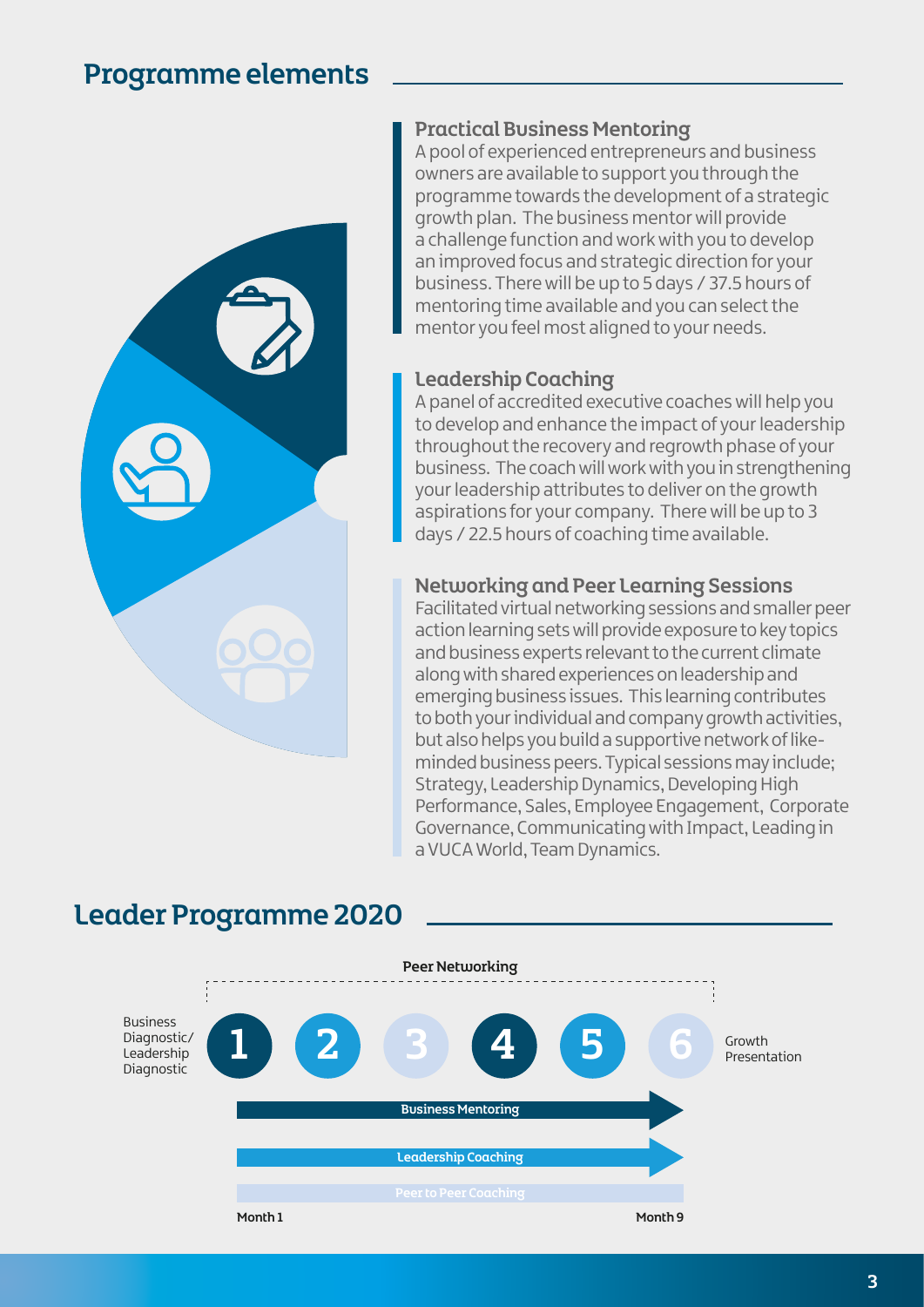# Key questions for Leaders considering applying to The Leader Programme

- Are you the founder or driving force of the firm?
- Do you at times feel isolated in your role as the leader of the business?
- Has the COVID 19 situation presented significant business challenges that require a new leadership approach or different business direction?
- Has your company grown rapidly but you have not had time to focus on setting up the structures or processes to support growth?
- Do you spend too much time on operational activities when you should be focusing on setting the right strategic direction for your business?
- Do you need to build a more professional company structure in order to recover and regrow internationally?
- Do you need to redefine your leadership role in order to recover or regrow the company?

# Common drivers for Leaders who have participated so far

- To develop their personal leadership capability and organisational culture to facilitate growth of the business.
- To develop talent, drive engagement and build performance of their teams.
- To build a professional business structure and robust processes to support growth.
- To develop a more ambitious plan to support future growth.

# How will my business benefit?

#### - Setting a strategic direction

 The Leader Programme will help you to think clearly about the leader you need to be and where you want your business to be in order to establish a clearer strategic direction.

#### - Mentoring your growth

 The experience and expertise brought by a business mentor ensures key decisions are backed up with a real-life understanding of how to address issues within a business. Their knowledge will help you feel more confident about your decision-making, how to build key development actions into a strategic plan and take your business forward.

#### - Develop Leadership Capability in your business

 Leadership coaches and programme facilitators serve to challenge and develop key leadership skills/ knowledge and behaviours. They will help unleash your personal growth potential and build a strong culture to support the growth of your business.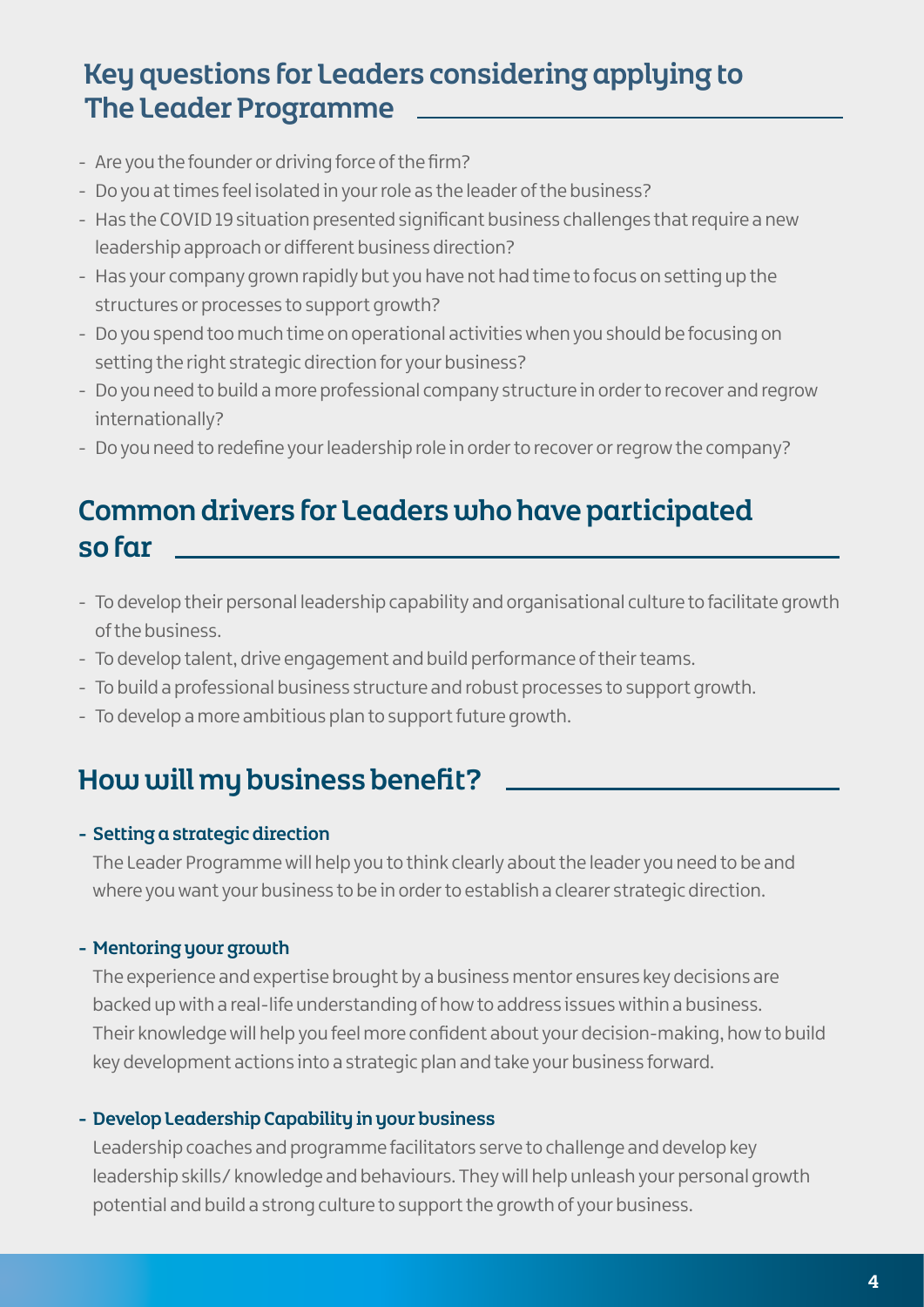#### - Gain alternative perspectives

 Bringing in an external expert can provide a fresh and divergent outlook on opportunities and inefficiencies within the business. External experts are unaffected by culture and internal politics, they can provide impartial and unbiased advice.

#### - Grow your network

 External experts (mentors, coaches and other participant MD's), have a considerable network of influential and skilled contacts, who they may be willing to share to support your business towards growth.

#### - Sharing of ideas

 External expertise can facilitate the cross-fertilisation of ideas, particularly in terms of business strategy and planning.

#### - Strategic Growth Plan

 During the Programme your business mentor and leadership coach, will support you to develop a Growth Plan for your business. This will incorporate the key development actions you have identified throughout the Programme to take your business forward.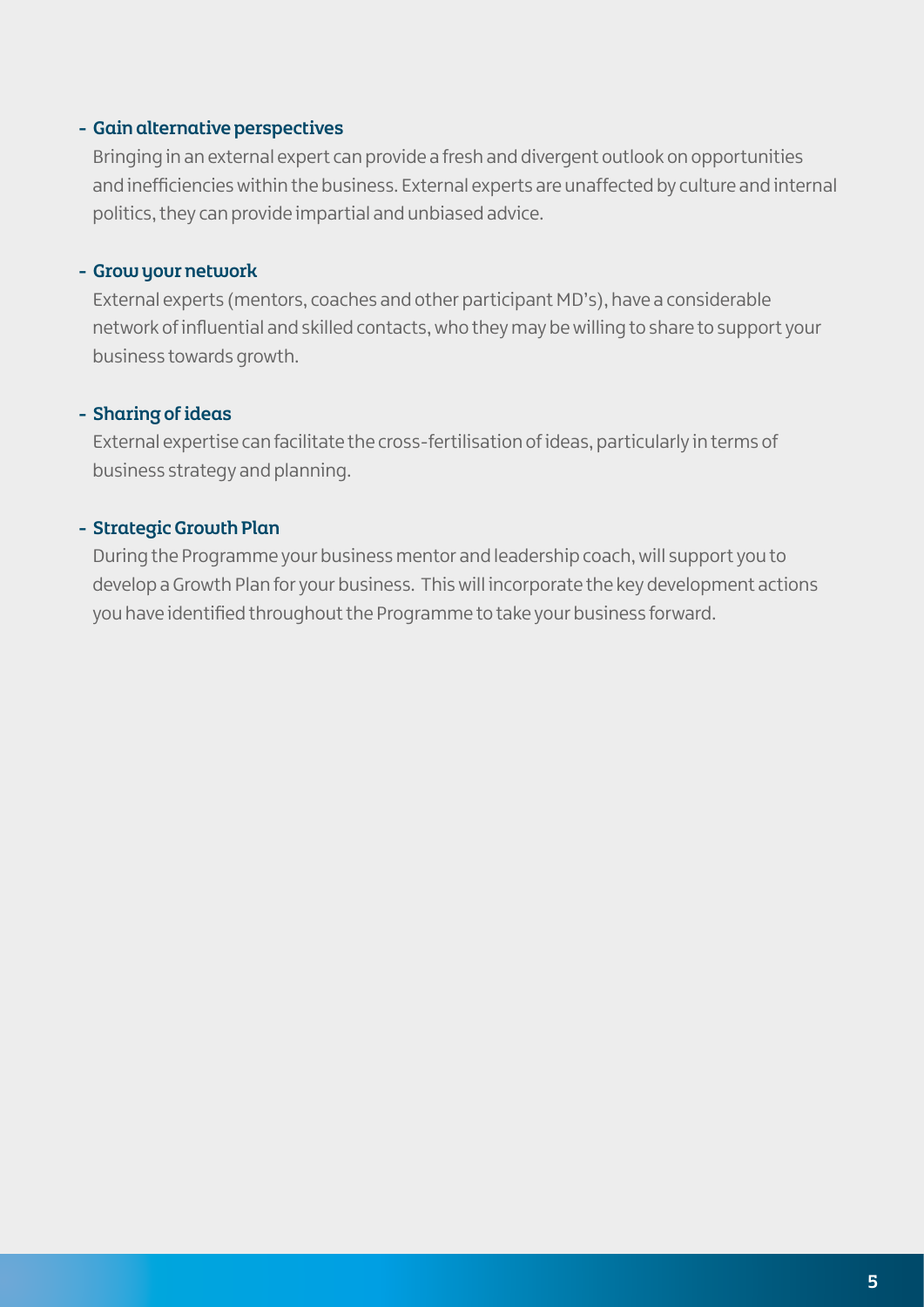# What do our previous programme participants say?



**Hear how The Leader Programme helped SFM Engineering grow their business.**



**Learn how Kaizen improved the strategy, direction and leadership of their business, with the support of The Leader Programme.**